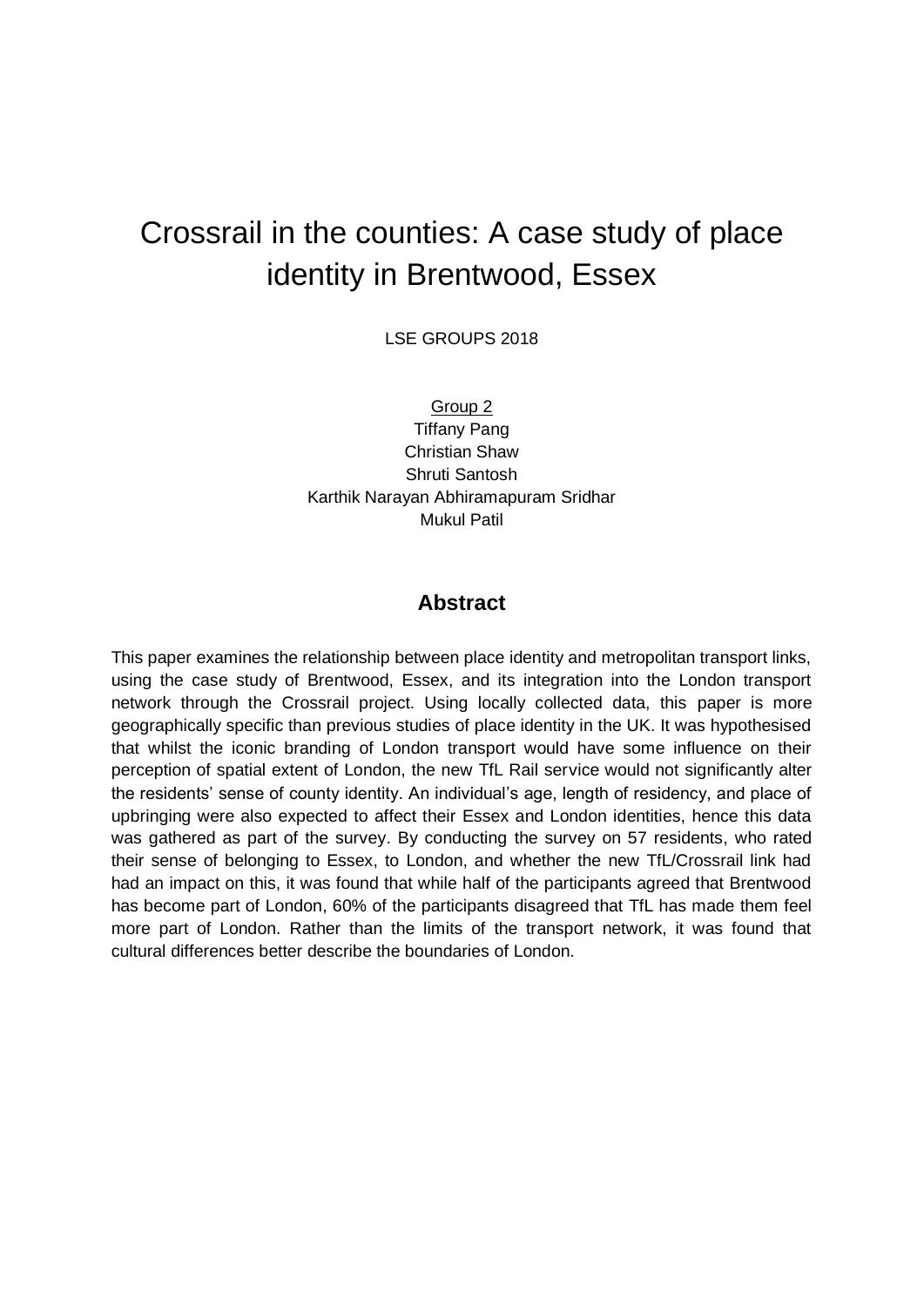### **Introduction**

The question of where London ends is as old as it is frequently discussed. There are multiple arbitrary boundaries of London, defined by postcodes, telephone numbers, transport fare zones, the orbital motorway, and of course the Greater London Authority, consisting of 33 local authorities known as boroughs (Figure 1).



(c) Urban sprawl

(d) Travel

Circles = 20 km and 40 km from Charing Cross, generally considered to be the centre of London. Greater London political boundary is represented as a bold black line.

(a) Dashed lines delineate central London Basin (i.e. edge of chalk outcrop to north and south); grey = land over 50 m elevation.

(b) Dark grey = London telephone dialling code (020) area; light grey = London postcode area.

(c) Blue and red dashed lines = M25 motorway and inner circular trunk road, respectively. Grey = contiguous urban area

(d) Red line = London (red) buses area; dark grey = Oyster card limit; light grey = Transport for London (TfL) controlled railway stations (as of March 2015)

<sup>&</sup>lt;sup>1</sup> Jonathan D. Paul (2016) The limits of London, International Journal of Urban Sciences, 21:1, 41-57,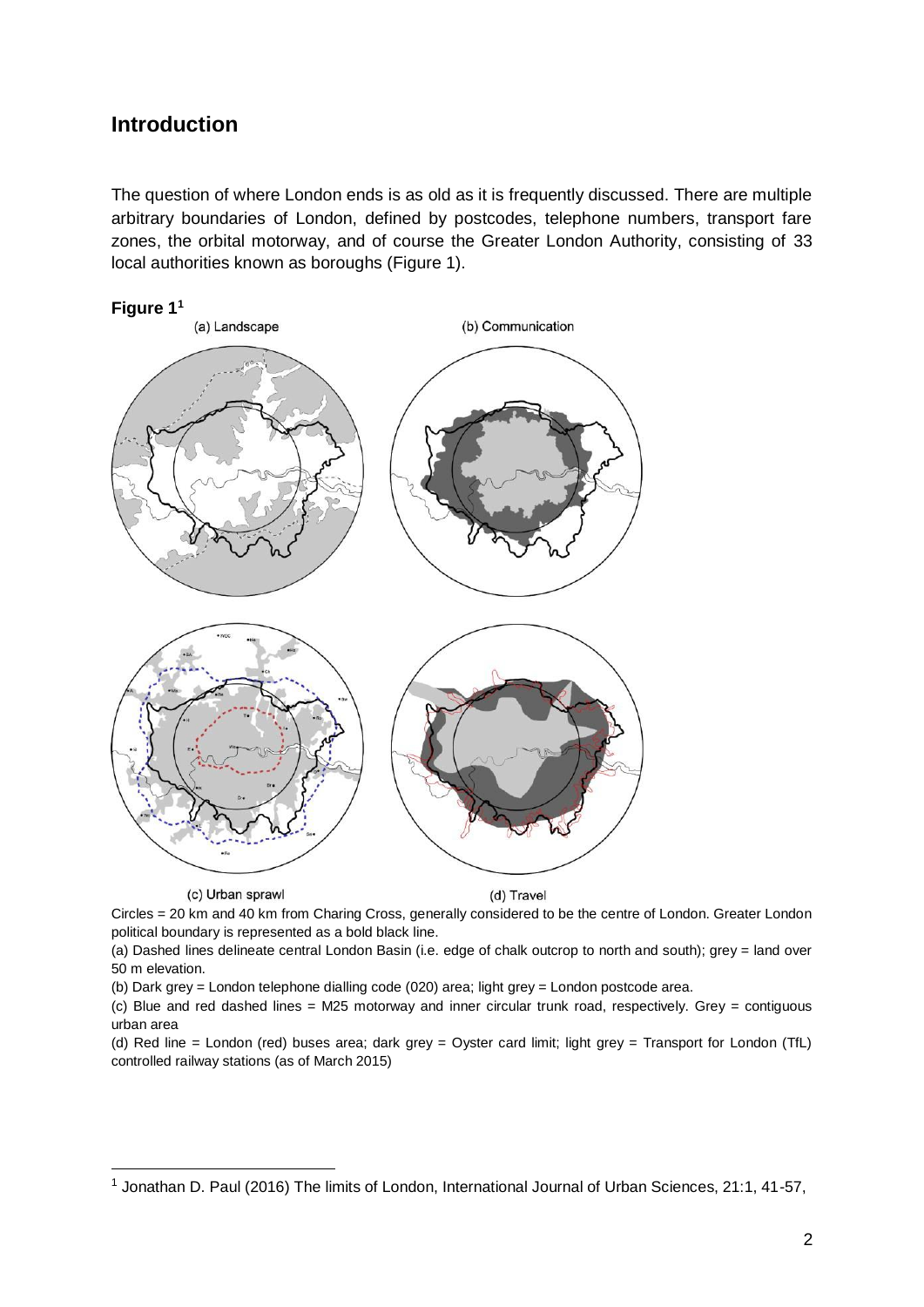An experiment in a previous study<sup>2</sup> showed that the London tube map can affect people's perceptions of space and distance. When participants were asked to sketch a map of London, the results were almost always influenced by the tube map, and using line termini to demarcate the extremities of London. Since 2015, Brentwood, a town in Essex outside of every traditional aforementioned definition of London, has been included on this iconic map as part of London's Crossrail project. Our aim was to examine whether Crossrail, operated by TfL (Transport for London) under the brand of TfL Rail (soon to become the Elizabeth Line), has had any effect on Brentwood's perception of the extent of London.

Although the effective boundary of London may have extended towards Brentwood due to TfL Rail, it was found in a 2018 YouGov survey that the percentage identifying fairly or strongly with an English county strengthens further away from London, with Essex being an anomaly (Figure 2).<sup>3</sup> Despite its physical proximity to London, made ever closer by better rail connections, Essex has retained a strong county identity.



**Figure 2**

<sup>&</sup>lt;sup>2</sup> Vertesi, J., 2008. Mind the gap: The London underground map and users' representations of urban space. *Social Studies of Science*, *38*(1), pp.7-33.

<sup>3</sup> The English question: Young are less proud to be English, https://www.bbc.co.uk/news/uk-england-44142843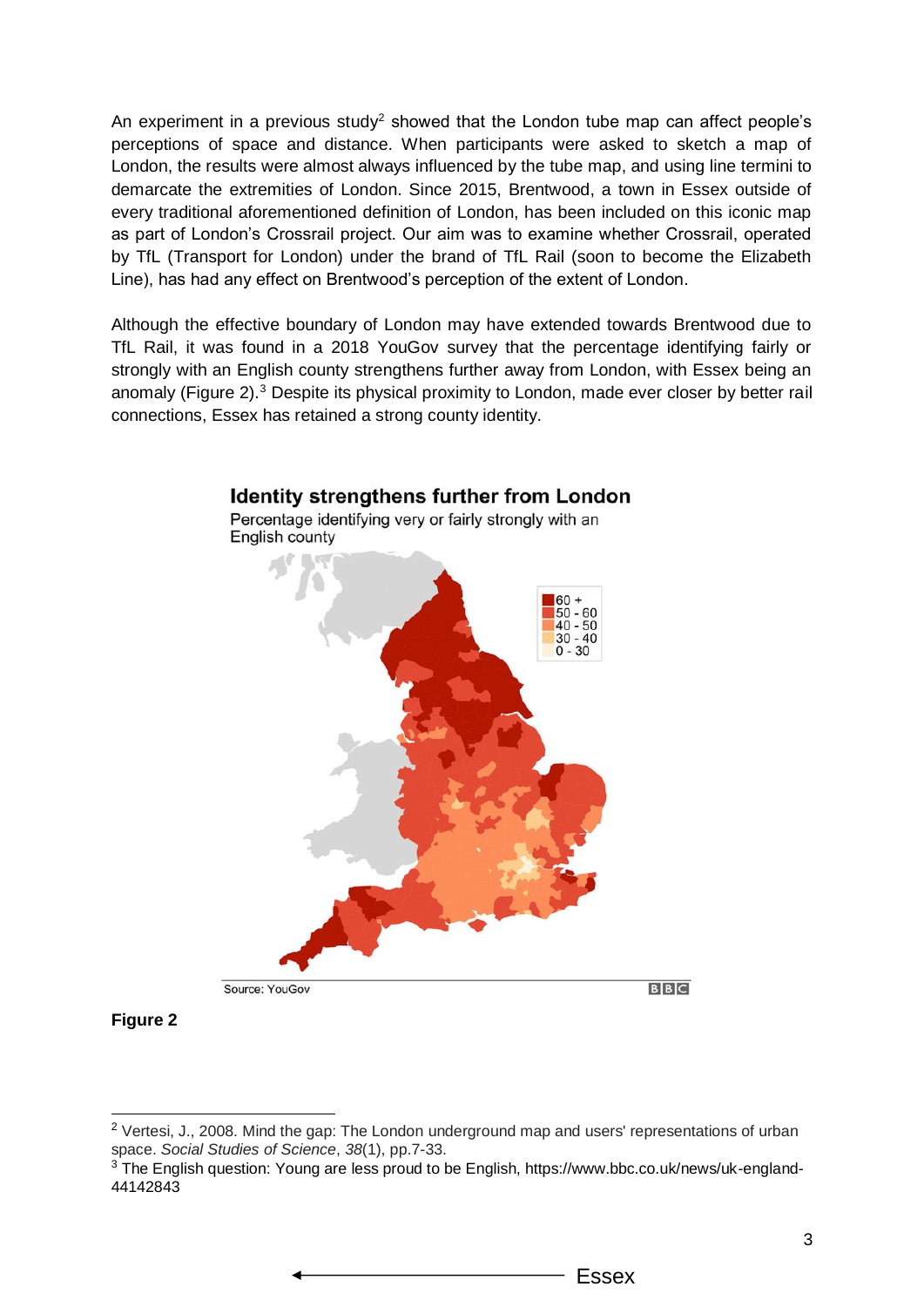There is a growing trend in the UK for local government to be organised by economic boundaries rather than historic ones, especially with metropolitan regions such as the West Midlands Combined Authority. Brentwood is a prime example of this, with rail and bus services now under the jurisdiction of London's transport authority, despite its belonging to Essex. It is of considerable interest to know how these changing boundaries affect citizens' sense of place identity to their historic county and to the cities upon which they are economically dependent. Despite the YouGov survey showing that county identity within Essex remains strong, it is still not clear what individual factors contribute to this, and how strongly. Hence, it is possible that the extended jurisdiction of the London transport authority has *decreased* the sense of county belonging, when considered on its own.

According to Parr (2007), the spatial existence of a city can be defined in four ways: 'the Built City', 'the Consumption City', 'the Employment City', and 'the Workforce City', .<sup>4</sup> As half of Brentwood's workforce commutes to London for work<sup>5</sup>, it can be considered part of the Employment/Workforce City, yet the Metropolitan Green Belt restricts new development, thus preventing Brentwood from joining the Built City.

One way to construe the topic of belonging is to see it as being related to social identity and personal identity (Fearon, 1999)<sup>6</sup>. Social identity refers to a sense of belonging to a particular community of people, or a social group an individual feels they are part of. Personal identity refers to those aspects of our identity that form the basis of our selfconception, and for that reason it is something that people resist changing. Putting this all together, we can say that since social identity, which refers to belonging, is an important part of one's resilient personal identity, then a person's sense of belonging to their home community will be resistant to change. Therefore, in the context of the TfL Rail in Brentwood, we would expect to see that Brentwood residents' sense of belonging and ownership of their Essex identity will continue to persist despite the enhanced transportation links to London.

Based on this information and context, the following research questions were formulated:

- 1. Has the introduction of TfL Rail in Brentwood changed residents' perception of the extent of London?
- 2. Has the expansion of TfL had any effect on county identity for Brentwood's residents?

And we sought to test the following hypotheses:

- 1. Brentwood Residents' perception of boundary of London has extended to Brentwood with the introduction of TfL Rail.
- 2. County identity of Brentwood residents has not been affected by the TfL Rail connection.

<sup>&</sup>lt;sup>4</sup> John B. Parr, Spatial Definitions of the City: Four Perspectives, Urban Studies Vol 44, Issue 2, pp. 381 - 392 (2007), https://www.jstor.org/stable/43084455

<sup>5</sup> National Census 2011, Office for National Statistics, Nomis

<sup>6</sup>Fearon, J. D. (1999). What Is Identity (As We Now Use the Word)? California: Stanford University.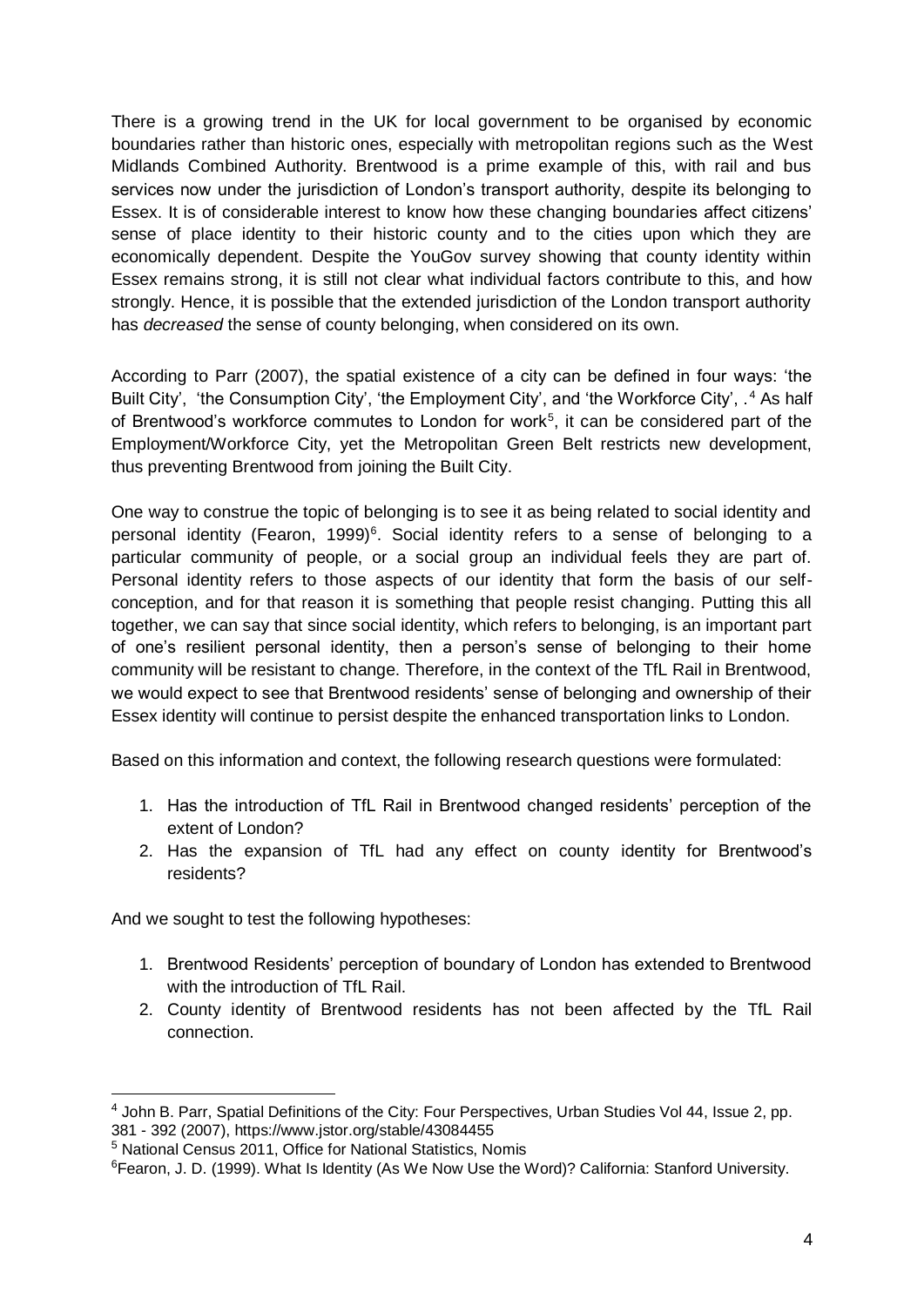### **Methodology**

The notion of "belonging" can be construed as how "rooted" one feels in a particular place . Since this is a highly subjective notion towards which each <sup>7</sup>individual will feel differently, it was decided that the best way to capture data on this topic would be through a carefully designed questionnaire. This was conducted in a physical, face-to-face format. We decided against conducting the survey online, as it would have been costly to target such a specific area and difficult to include older residents. Physical questionnaires ensured we had people's attention and gave us control over the response rate. Moreover, the conversations we had before and after each interview gave us useful insights of a qualitative nature into the town and into people's thoughts, which helped to direct our research. It was also important to have face-to-face interaction for the word association questions, in order to understand the sentiment and context of their answers. The full questionnaire can be found in Appendix A.

We predicted that living a greater number of years in Brentwood and growing up in Brentwood would correlate with certain responses to questions about belonging. In the same vein, question 2 asked for the participant's age in order test our prediction that the older a person is, the greater their sense of belonging.

The fourth section of the questionnaire asked participants to rate how much they agreed with a set of statements, each on a scale of 0-10, with 10 being 'strongly agree' and 0 being 'strongly disagree'. We anticipated that those living in Brentwood for a longer period and those who grew up in Brentwood would produce higher scores towards the statements 4(a) and 4(c), and lower scores towards the statements 4(b) and 4(d).

The fifth section involved asking participants what three words first came to mind when they thought about 'London' and 'Londoners'. These words were then to be grouped into three categories: positive, negative, and neutral. Words from each category were assigned 1, 0 or -1 points, respectively. These points were then added up to give a total score on each participant's sentiment towards London and Londonders.

The sixth section was formulated in order for us to get a clear sense of the participants' attitude towards TfL's effect on their sense of belonging to London, and Brentwood's sense of belonging to London. Participants were again asked to rate how much they agreed with the presented statements. This was to measure any potential change towards sense of belonging, in both directions.

This survey was conducted in Brentwood over the course of two weekday afternoons in June 2018, for a total of 6 hours. This could not go on for longer due to the time constraints of our project. We approached passers-by in public areas (e.g. High Street), and talked to shopkeepers when they were available. As the survey was conducted during the daytime on weekdays, we could not avoid a bias in the sampling of demographics. Those available for interview might be skewed towards pensioners, those not in full-time employment and other economically inactive population. The participants we interviewed might not use the TfL Rail as frequently to commute to London for the purpose of consumption, employment or

<sup>7</sup> Antonsich, M., 2010. Searching for belonging–an analytical framework. *Geography Compass*, *4*(6), pp.644-659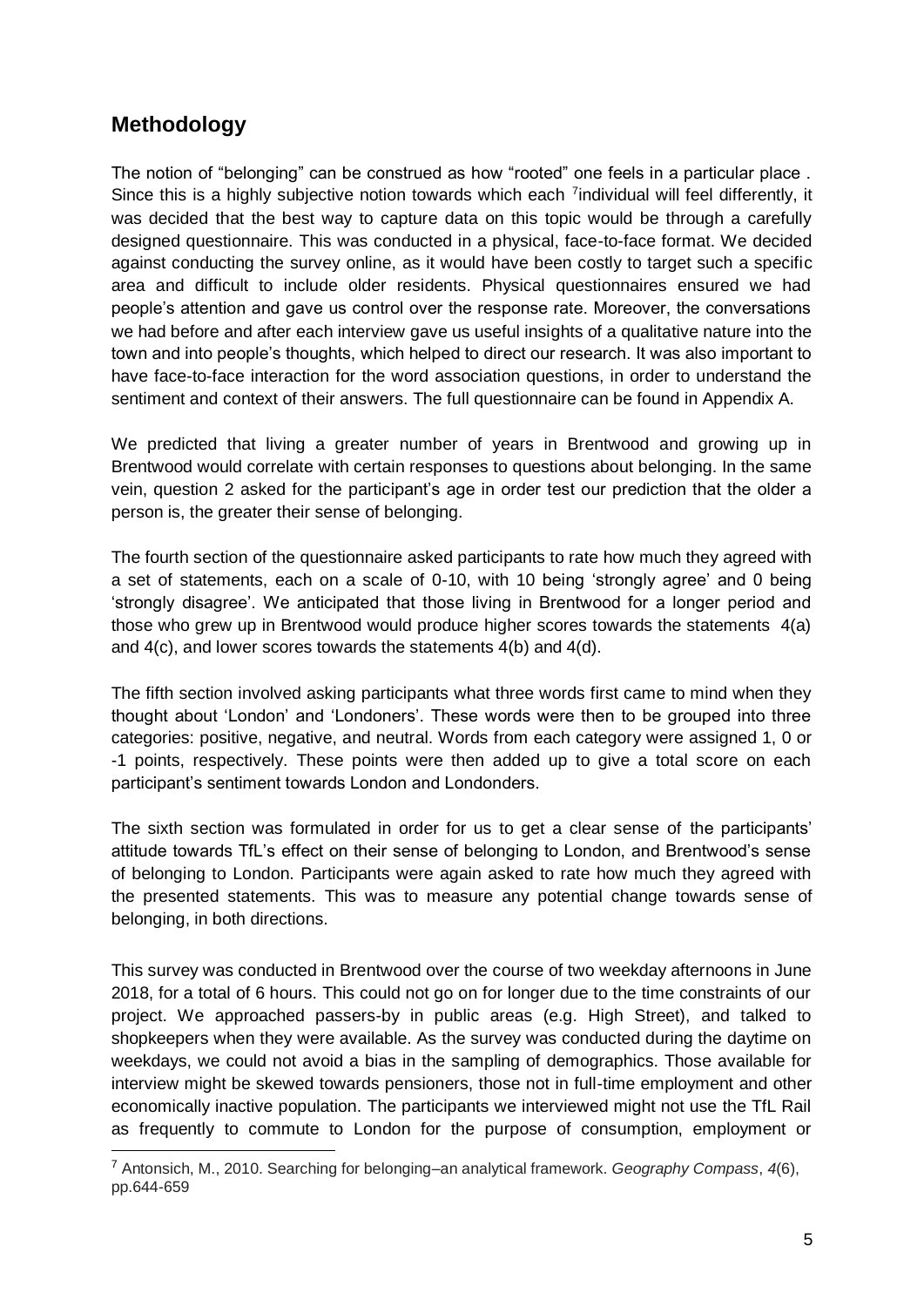workforce, while their sense of belonging to Essex or London might be influenced by the TfL Rail link, they might not feel that the TfL Rail is as relevant to their daily commute compared to the working population that we have missed out in our survey. This assumption should be taken into account if the subjects' sense of belonging did not change with the TfL Rail service.

Similar to the YouGov survey, we wished to make our questions as specific as possible in order to accurately answer our question with minimal manipulation. Hence using percentages to describe how many people agreed with the statements in our survey was the easiest, most digestible way to interpret the survey data. However, wanting to better understand the reasons behind these feelings of belonging, we wished to use regression analysis to understand whether there was any correlation between people's agreement with the statements "TfL Rail has made me feel more a part of London" and "TfL Rail has made Brentwood a part of London" (our dependent variables) with age, time lived in Brentwood, area of growing up and sentiment towards London and Londoners (our covariates).

In order to do so we used statistical package SPSS in order to carry out our analysis. We first regressed TfL Rail has made me feel more part of London" on all of the covariates (Appendix B: Model 2). We suspected however potential correlation between "Age" and "Time spent in Brentwood" prompting us to drop "Time spent in Brentwood" as a regressor (Appendix B: Model 1). This in fact served to make out parameter estimates for "age" statistically significant, thus allowing us to use this in our analysis. We repeated this but with "TfL Rail has made Brentwood a part of London" with all covariates, again without "Time lived in Brentwood" yielding similar results.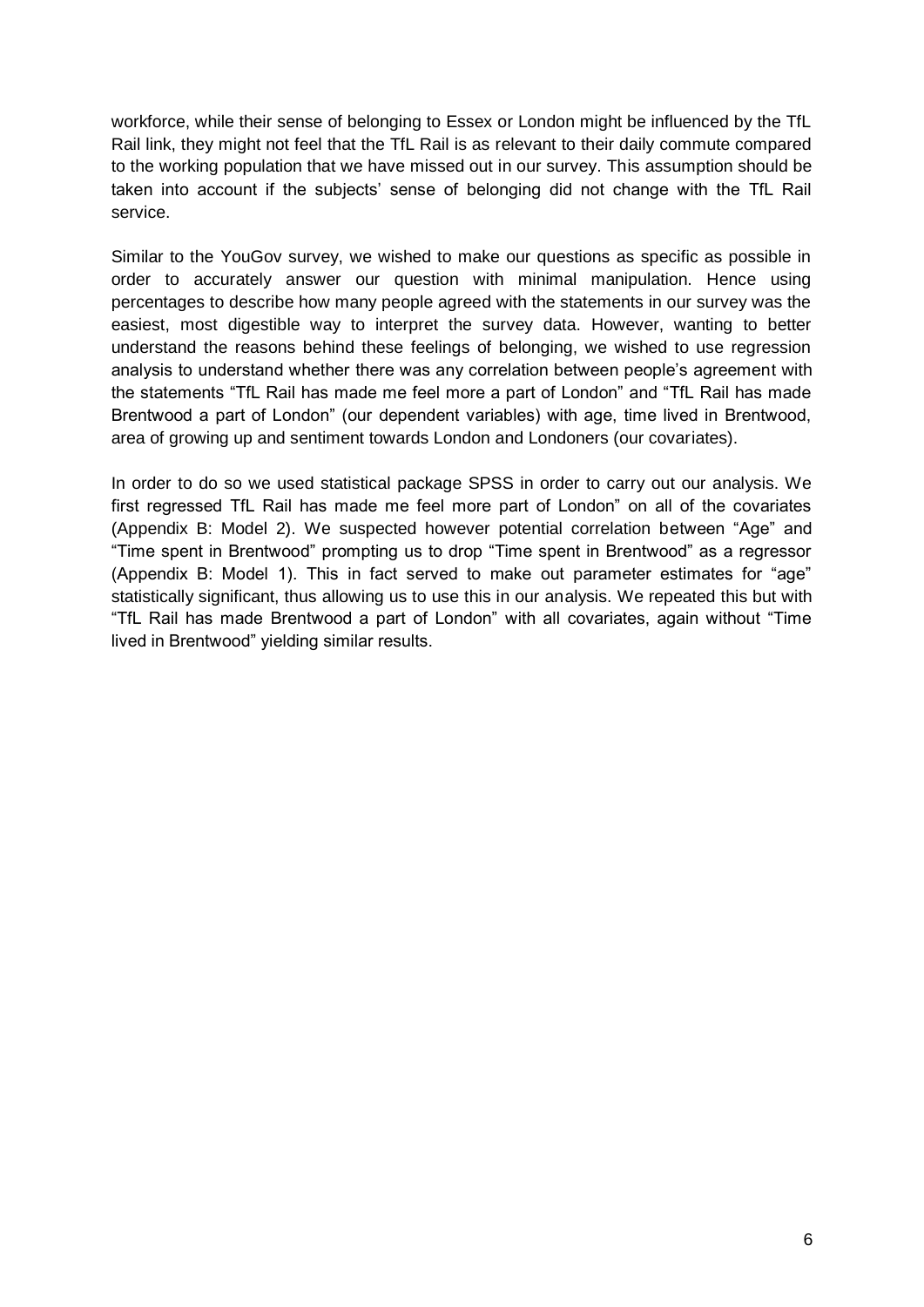### **Evaluation of Methodology**

After conducting the survey, we identified the following limitations in our methodology:

- It was difficult to communicate to certain participants how the 0-10 scale worked. Some participants were not certain what number best fit their sentiment. It is possible then, that the 0-10 scale was too finely-grained to truly reflect the sentiment of the participants. Using a more coarse-grained way to quantify people's sentiment towards a statement using categories such as "strongly agree" and "somewhat agree" may have been beneficial (or paradoxically, more accurate).
- As mentioned in preceding sections, it is likely that the people interviewed were not representative of the population of Brentwood. This was due to the time of day in which the survey was conducted, the early afternoon, when a large proportion of the population was at work and so, unable to to be interviewed. This may have contributed to the fact that a large proportion of our participants were possible retirees. Moreover, we noticed that non-native English speakers were less likely to consent to participate.
- Not all participants could give three words to describe London/Londoners in section 5. This might limit the conclusions we can infer from this data. Additionally, it was not possible to be completely certain about an individual's tone and sentiment when stating the words. Especially given that our researchers are mostly ethnically nonwhite, this might partly explain the political correctness of the choice of vocabularies (e.g. multicultural, multiracial) by the mostly ethnically white demographics of the survey participants when asked to describe London/ Londoners. We rated words such as 'multicultural' as ambiguous in sentiment, whereas the participant may have intended it either in disgust or admiration.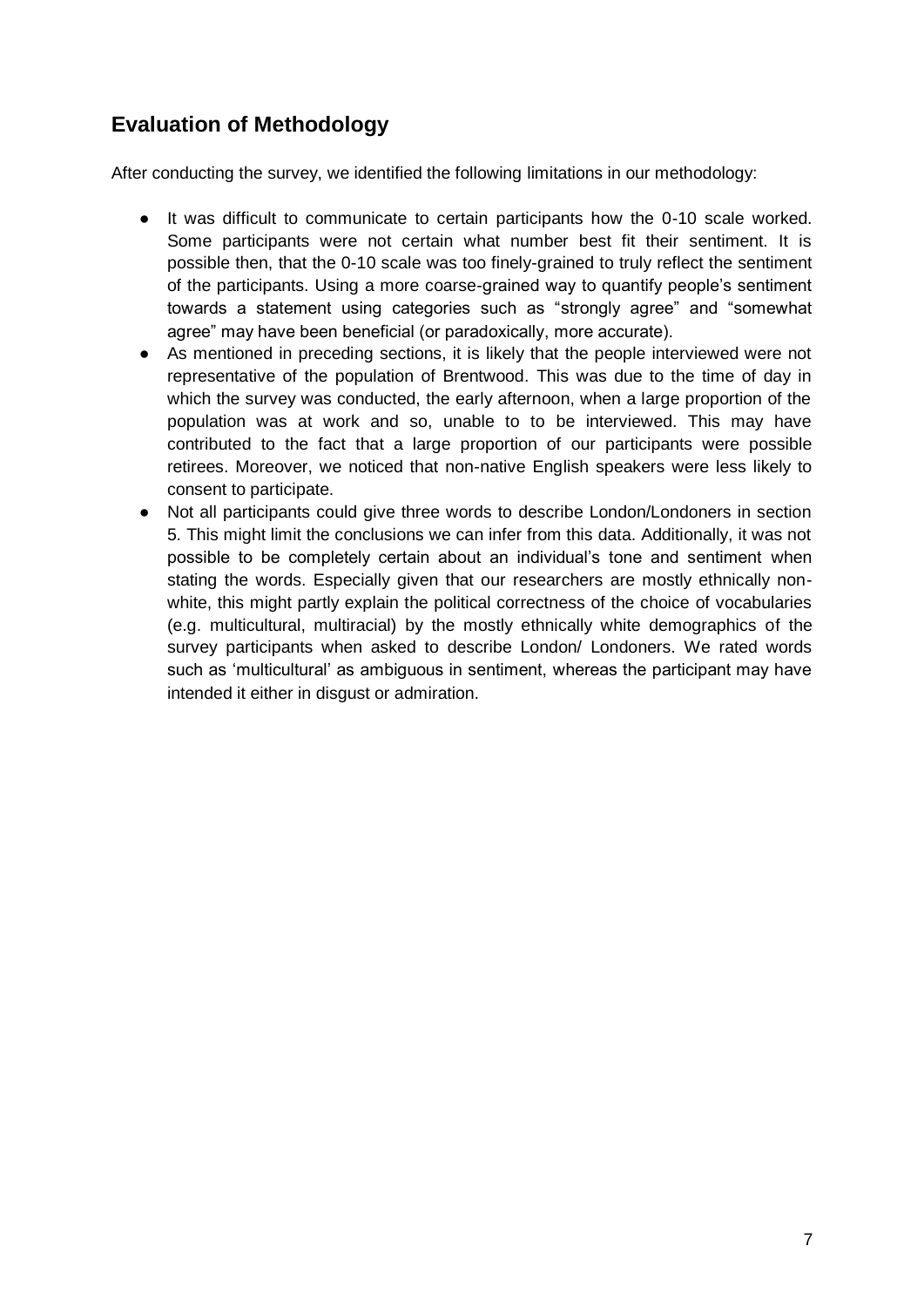### **Results and Analysis**

A score of 6 or above was taken to be an agreement with the statement. The results below are the percentages of the respondents who agreed with the statements in sections 4 and 5 of the survey with at least 6 on a scale of 0-10.

| Question       | <b>Statement</b>                                     | Agreeing at<br>least 6/10 | Mean<br>out<br>score<br>of 10 | Median<br>score out of<br>10 |
|----------------|------------------------------------------------------|---------------------------|-------------------------------|------------------------------|
| 4a             | "I belong to Essex"                                  | 58%                       | 6.3                           | $\overline{7}$               |
| 4b             | "I belong to London"                                 | 23%                       | 3.3                           | 3                            |
| 4c             | "Brentwood is a part of Essex"                       | 90%                       | 8.8                           | 10                           |
| 4d             | "Brentwood is a part of London"                      | 12%                       | 2.0                           | 0                            |
| 6a             | "TfL rail has made me feel more<br>a part of London" | 40%                       | 4.7                           | 5                            |
| 6 <sub>b</sub> | "TfL rail has made Brentwood a<br>part of London"    | 50%                       | 5.4                           | 6                            |

#### **Figure 3**

#### **1. Hypothesis: Perception of boundary of London has extended to Brentwood with the introduction of TfL Rail.**

With only 50% of the participants agreeing with the statement that "TfL rail has made Brentwood a part of London", our hypothesis that 'perception of boundary of London has extended to Brentwood with the introduction of TfL Rail' has not been proven. The new TfL rail had no effect on people's perception of boundary of London in Brentwood. (It should be noted, however, that more participants agreed with the statement that 'TfL made Brentwood part of London' (50%) than the statement 'Brentwood is part of London' (12%). This shows that the TfL branding did add to an individual's perception of boundary of London, although this did not reflect the Brentwood community's overall perception.)

#### **2. Hypothesis: County identity of Brentwood residents has not been affected by the TfL Rail connection.**

The results show that 60% people of participants do not feel that TfL rail has made them more a part of London. We can take this to confirm our second hypothesis when we consider the response to 4a) in which most people feel they belong to Essex. Since a majority of people feel like they belong to Essex and that the TfL rail link has not changed this (by increasing a sense of belonging to London), we can say that the TfL link has not had an effect on county identity amongst residents.

#### **Other Relevant Findings (Using regression data in Appendix B)**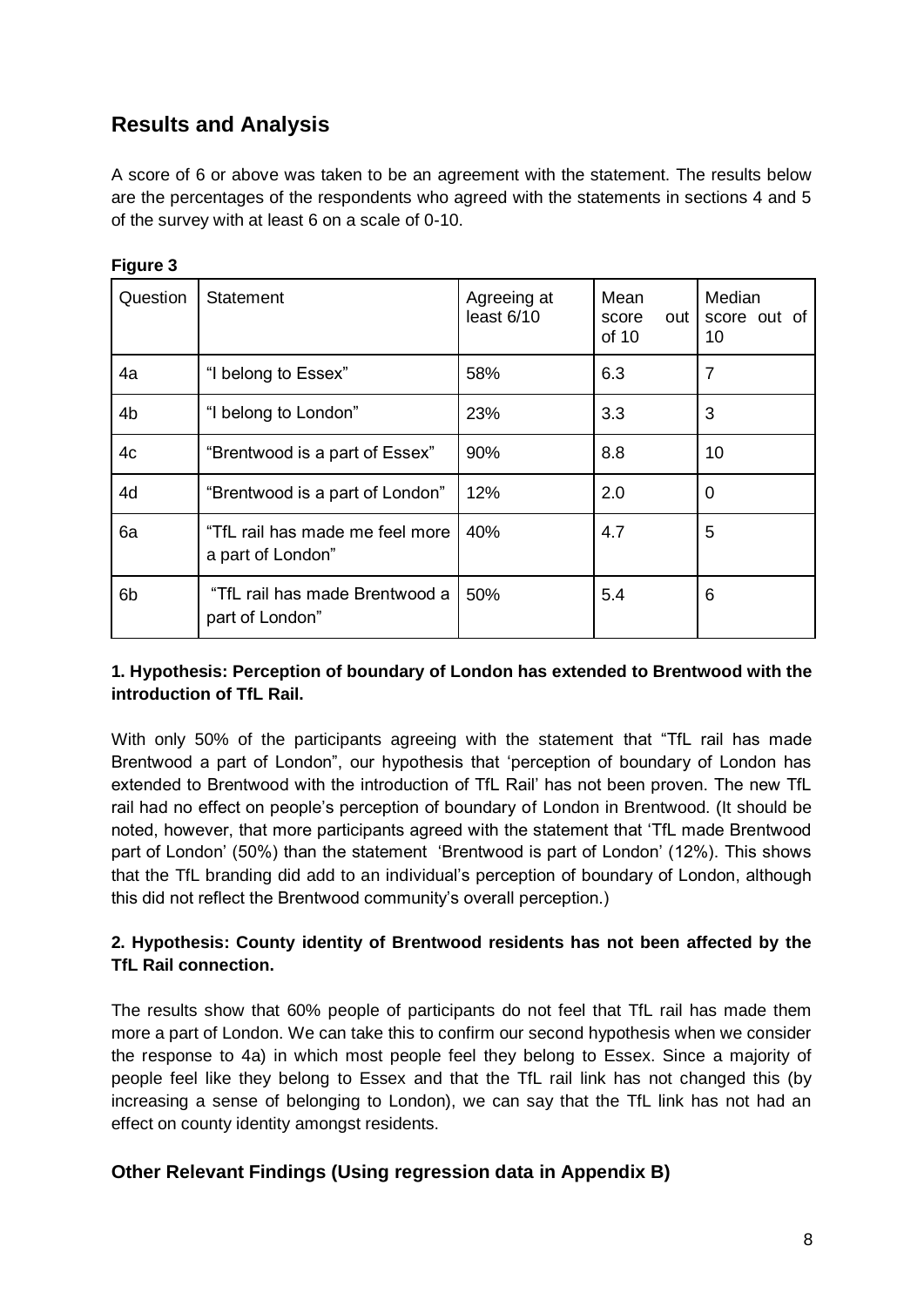#### **1. There is a negative correlation between age and score in statements about the impact of TfL rail on belonging to London.**

These findings can be explained by the fact that since most of the elderly participants may have been retired, they are less likely to use the rail link on a regular basis. Since these London transport links do not factor much into their daily lives, they are unlikely to have much of an impact on their sense of belonging to London. This is consistent with Hypothesis 2, that the TfL rail link has not had an impact on residents' sense of belonging as there has been no increase their feelings of belonging to London.

#### **2. Those who grew up 'elsewhere' felt the highest impact of TfL on their sense of belonging to London.**

This suggests that that given the fact that these individuals grew up elsewhere, they have no particularly strong senses of belonging to Brentwood and hence their sense of belonging is less resilient to change following the TfL link.

As shown by a research done by Centre of London<sup>8</sup>, 70% of people nationally think that where they live shapes their identity. Belonging to the city is formed through contributing to its economic and civic life; electing to move there and committing to stay, or feeling respected as a citizen regardless of other identities held. As people who moved to Brentwood from elsewhere probably did not identify with a particularly strong place identity, the integration with TfL might have contributed more to their sense of commitment to the economic and civic life in London.

#### **3. There was a negative correlation between 'growing up in London' and a higher score for statement "TfL rail has made me feel more a part of London". Those that grew up in London agreed least with this statement.**

This may be because these already have a strong sense of identity with London having grown up there, thus the inclusion of Brentwood on TfL does little to change that. This is consistent with the second hypothesis, that the TfL rail link will not alter county identity.

#### **4. There was a negative correlation between 'growing up in Brentwood' and a higher score for statement "TfL rail has made me feel more a part of London". However, those who grew up in Brentwood agreed more than those who grew up in London that TfL rail has made them more a part of London.**

The latter point seems to suggest that people who grew up in Brentwood have had their sense of belonging has shift at least partly from Brentwood to London. At glance, this seems to conflict with our second hypothesis, that county identity is resilient and has not changed. One way to justify this would be to say that a very slight change, which is all that the regression analysis suggests, is only to be expected when considering the reach and influence of a huge and important city like London. Any potential small change in itself is not enough to contradict the second hypothesis.

<sup>8</sup> Bosetti N., Colthorpe T., *London Identities*, Centre For London, 2018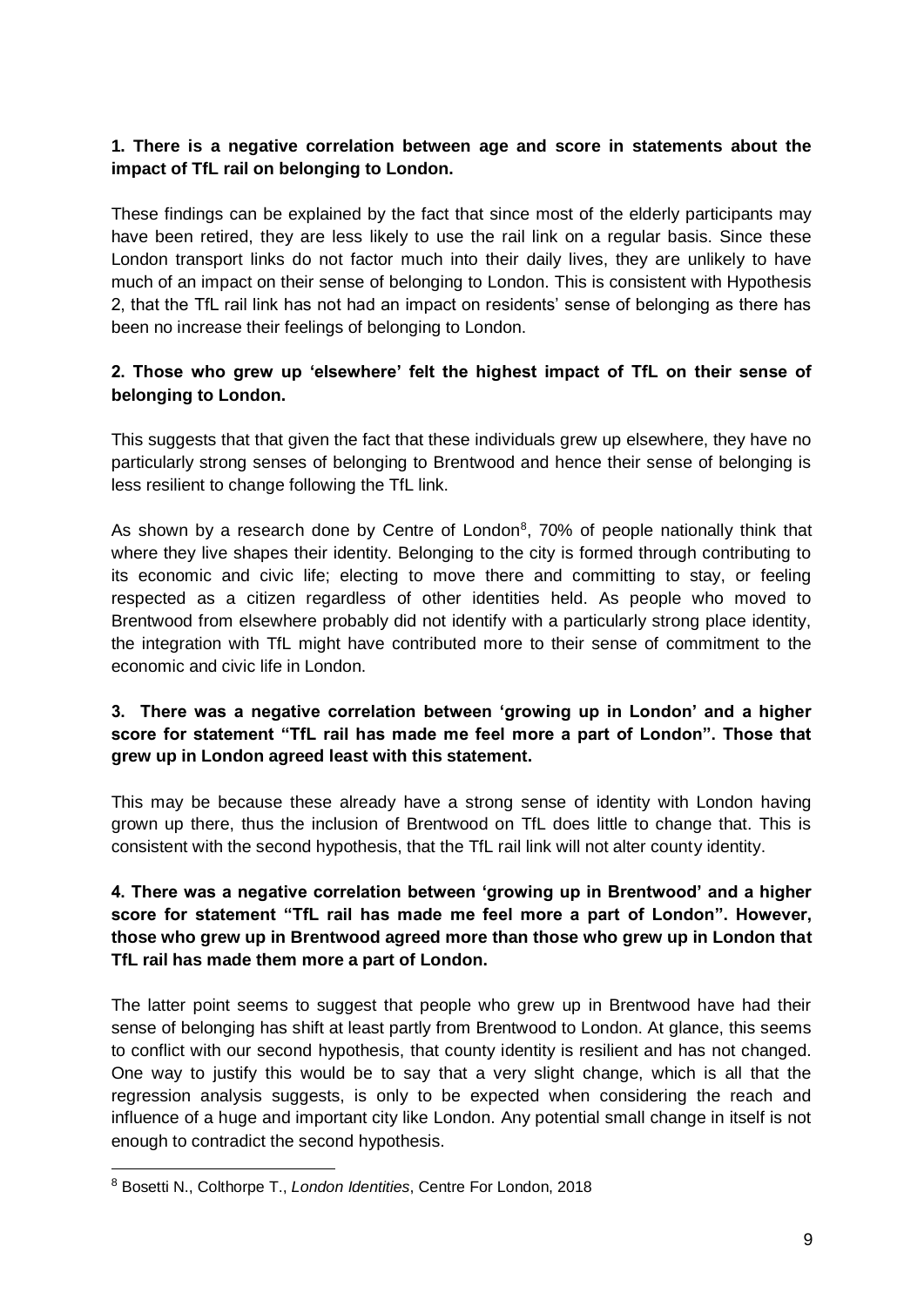#### **Qualitative Explanations**

As a result of spending many hours in Brentwood to conduct the survey, we learned a lot from the informal conversations that arose during our research. Whilst these conversations are not primary data, it provides clues as to why Brentwood residents feel so strongly about London and their Essex identity. Firstly, whilst 21% of our respondents identified as having grown up in London, many more mentioned that their families were from London (especially the East End), or that they had family in London. Although we did not ourselves record this data, postwar migration out of the East End to Essex is well documented<sup>9</sup>. These historic ties and memories of London, especially of the traditional cockney East End, are discordant with the modern reality of London. Many respondents commented that London had 'changed', and 39% used at least one word such as "diverse", "multicultural", or "varied" to describe the city. This suggests that the real distinction between Essex and London is one of culture; 92.2% of Brentwood residents are white, according to the 2011 census, as opposed to 59.8% in Greater London. Obviously this cultural difference goes beyond race; respondents also noted 'vibrancy' and 'cosmopolitanism' of London, words which describe infinitely more than ethnicity alone. As far as our research question is concerned, this may suggest that the real impact of Crossrail on Brentwood's place identity is yet to happen. As the Elizabeth Line opens in full, offering fast and easy access to central London, it is likely that a new generation of commuters will move out of London to the Essex green belt, as did generations of Londoners before them.

### **Conclusion**

We set out to examine the impact of the new TfL Rail on Brentwood residents' sense of belonging to London, and through the course of this study we have arrived at the following conclusions:

- 1. Only 50% of participants agreed with the statement "TfL Rail has made Brentwood a part of London".
- 2. 60% of participants do not agree with the statement that TfL Rail has made me feel more a part of London.
- 3. There is a negative correlation between age and score in statements about the impact of TfL rail on belonging to London.
- 4. Those who grew up 'elsewhere' felt the highest impact of TfL on their sense of belonging to London.
- 5. There was a negative correlation between 'growing up in London' and a higher score for the statement "TfL Rail has made me feel more a part of London" . Those that grew up in London agreed least with the statement that TfL has made them feel more part of London.
- 6. There was a negative correlation between 'growing up in Brentwood' and a higher score for statement "TfL Rail has made me feel more a part of London". However,

<sup>9</sup> Watt P., Millington G., Huq R. (2014) East London Mobilities: The 'Cockney Diaspora' and the Remaking of the Essex Ethnoscape.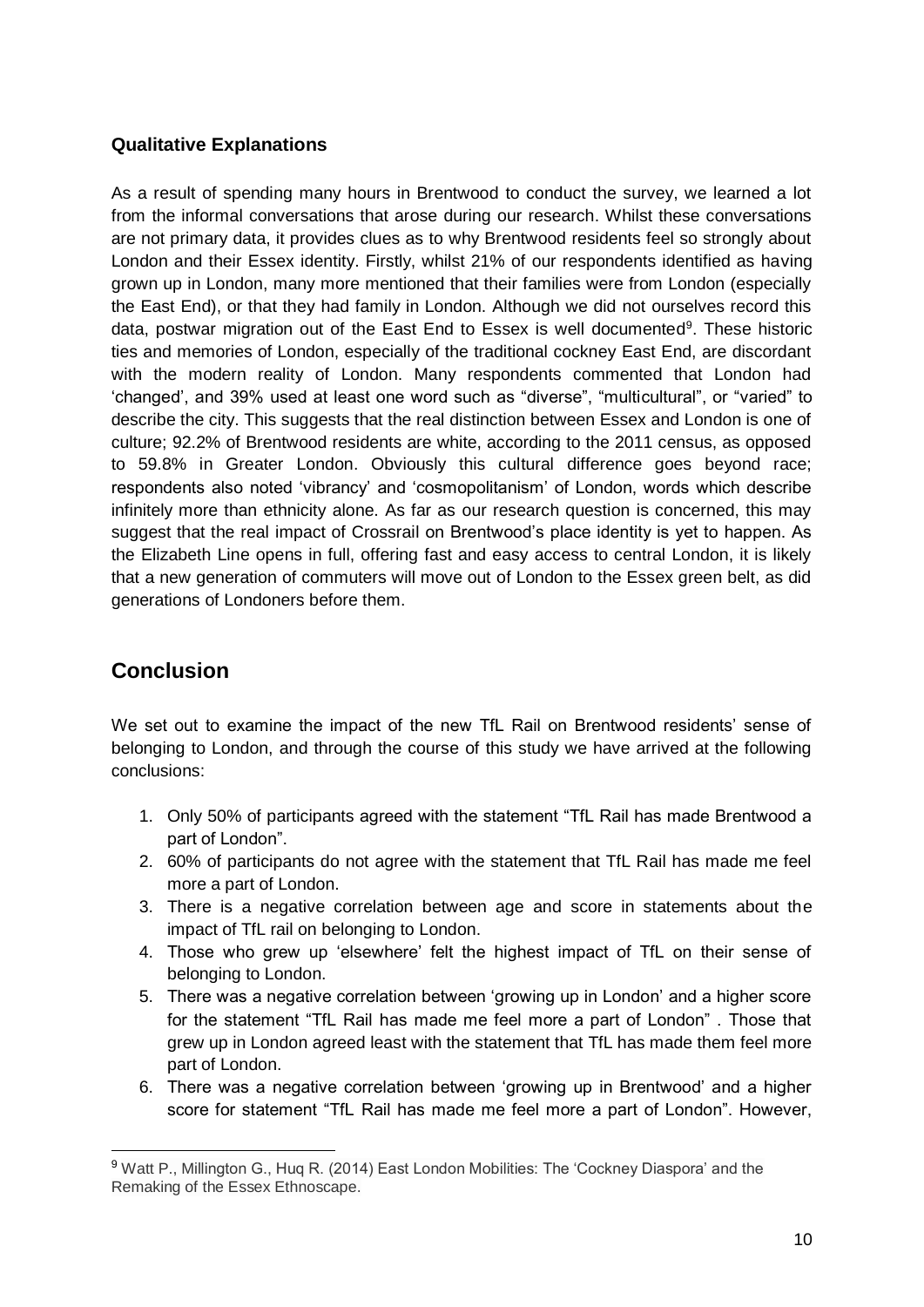those who grew up in Brentwood agreed more than those who grew up in London that TfL rail has made them more a part of London.

All of these key findings were broadly in line with what we had expected when we started out with our research and also in accordance with what the relevant academic literature suggests. We hope this paper makes a contribution to the academic literature on belonging (and place identities) and on the social impact of transport infrastructure with special emphasis on urban geography. We further hope this research will inspire further studies into metropolitan place identity on the boundaries of urban areas, particularly as transport and other services in England are devolved to city regions, rather than historic counties and districts. We feel this topic has been under-researched, given the magnitude of reforms currently taking place to regional government in England.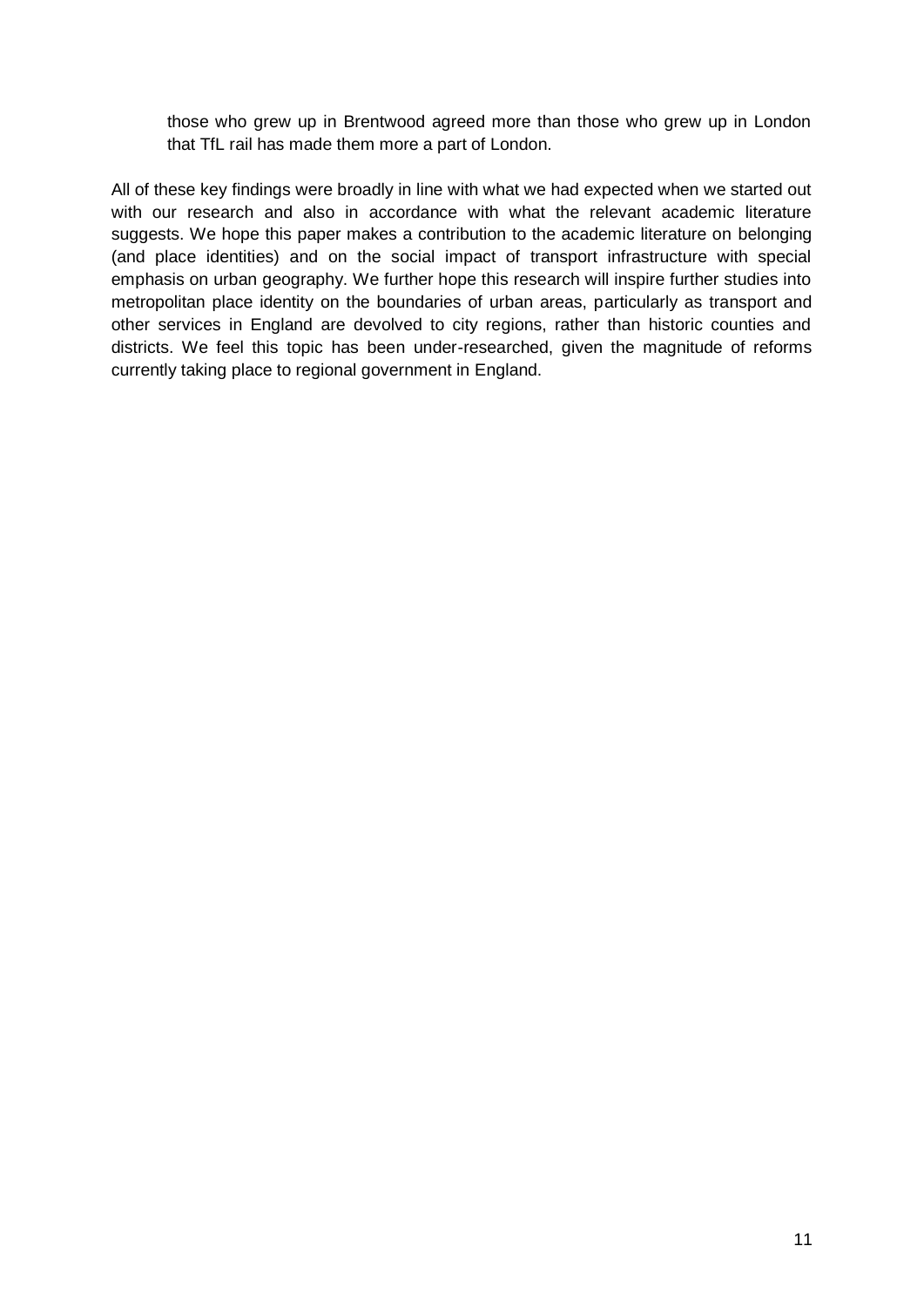### **Appendix A - Survey**

#### **LSE GROUPS Brentwood Survey 2018**

- 1. How long have you been living in Brentwood?
	- a. More than 10 years
	- b. 5-10 years
	- c. Less than 5 years
- 2. In what year were you born?
- 3. Where did you grow up?
	- a. Brentwood
	- b. Elsewhere in Essex
	- c. London
	- d. Other
- 4. How far do you agree with the statement, where 0 means 'strongly disagree' and 10 means 'strongly agree':
	- a. "I belong to Essex"
		- i. (Strongly disagree) 0 1 2 3 4 5 6 7 8 9 10 (strongly agree)
	- b. "I belong to London"
		- i. 0 1 2 3 4 5 6 7 8 9 10
	- c. "Brentwood is part of Essex"
		- i. 0 1 2 3 4 5 6 7 8 9 10
	- d. "Brentwood is a part of London"
		- i. 0 1 2 3 4 5 6 7 8 9 10
- 5. What are the first three words that come to your head when you think about…
	- a. London
	- b. Londoners
- 6. How far do you agree with the statement:
	- a. "TfL Rail has made me feel more a part of London"
		- i. 0 1 2 3 4 5 6 7 8 9 10
	- b. "TfL Rail has made Brentwood a part of London"
		- i. 0 1 2 3 4 5 6 7 8 9 10